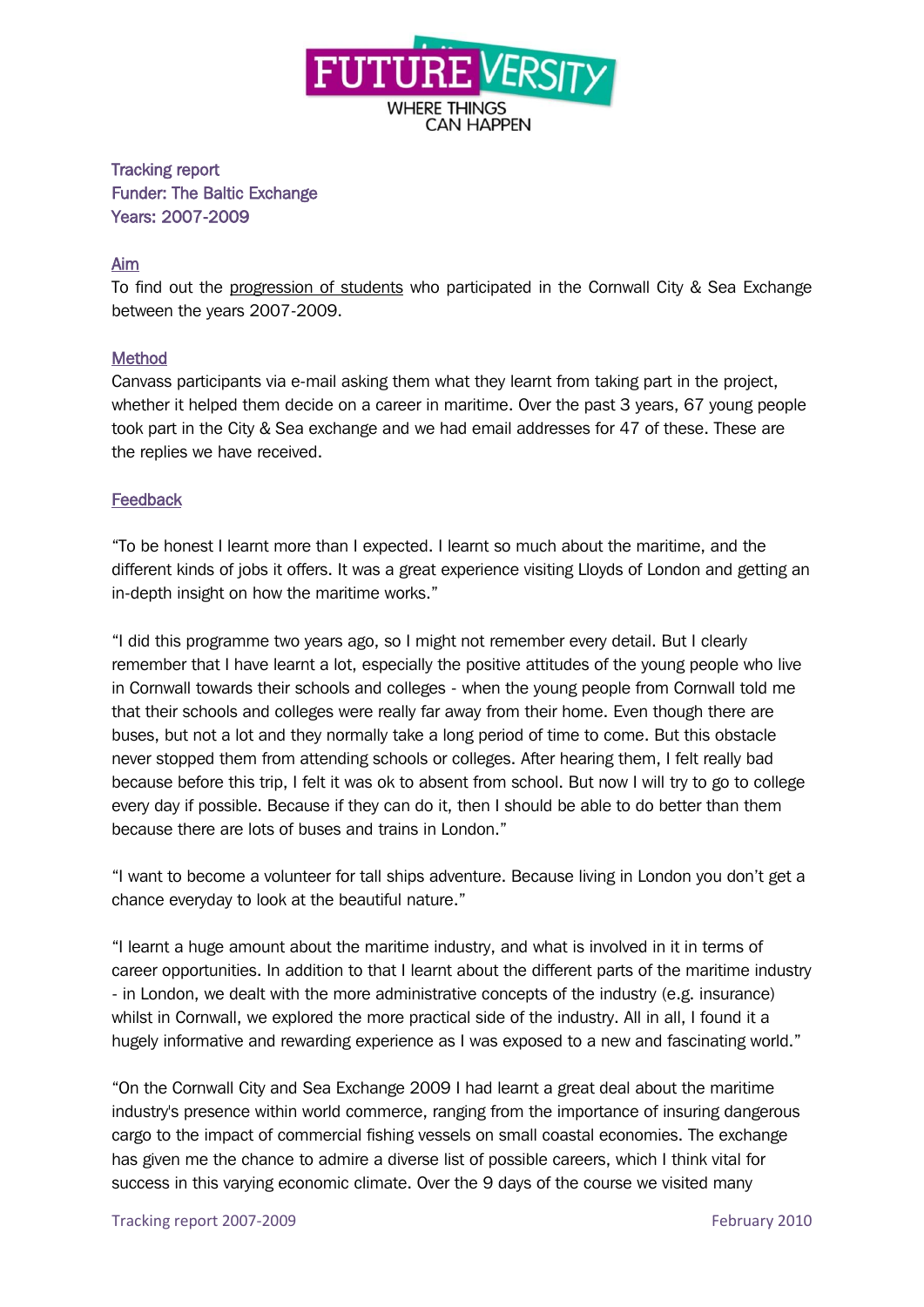organisations related to the industry, we investigated the day to day routines and real life hardships and joys of employment in those organisations, a truly valued experience."

"It's helped me lot, by taking part it gave me the experience in the field of maritime, I also took part in a 13 day tall ships adventure."

"Taking part in the exchange helped to inform me about possible career opportunities, as we met many people who were in the industry and who each gave their opinion on their jobs and why we should go down that path."

"Even though the whole trip was not that long, but is like a taster course. It has helped to expand my knowledge on the maritime industry."

"The exchange has helped me confirm my choice for a career path in Naval Architecture. I intend to study at Southampton University following my enrolment in the Clipper Challenge, a round the world yacht race, sailed by amateur yachtsmen and women who have been training specifically for the race. An opportunity to raise money for a charity of their choice or to simple experience one of the hardest challenges known to man. Before the exchange this career path was in flux, however following my experience, I can honestly say that this path is at the top of my list."

"I certainly view the maritime industry it as a possibility for a career, especially working in the city as an insurance broker. It seems stressful, but very interesting and I especially loved the atmosphere of the floor in Lloyds of London."

"To be honest with you, I don't think I will be in the maritime industry in the future. This is not because I don't like this job, but I have always wanted to be a successful business woman. I just really like this career, and I am really inspired by the top business people such as Sir Alan Sugar."

"My profession would be a naval architect because I have always enjoyed questioning why some watercraft designs are favoured over another in specific conditions. For example, why are speed windsurfing boards shaped differently to freestyle windsurfing boards? The answers lay in the study of the flow of water in various scenarios to gain a more detailed picture."

"I really enjoyed meeting new people from different kind of race and background - it was great going to Cornwall and the experience was amazing which I will never forget. I would also like to say a big thanks to Tower Hamlets Summer Uni and the funders for this great experience."

"There are lots of positive memories about this programme; for example, meeting new people, not only from London, but also from Cornwall. This was really important to me because I was really shy before, and I didn't like meeting new people as I was scared that I would not have anything to talk to them. Now become more confident, and I still stay in touch with most of the people from this trip. Moreover, I was able to get along with all of them without any argument. To be honest, I think all of us got along with each other quite well. This was a good thing because we acted like in a mature way. Furthermore, I was able to explore the beauty of